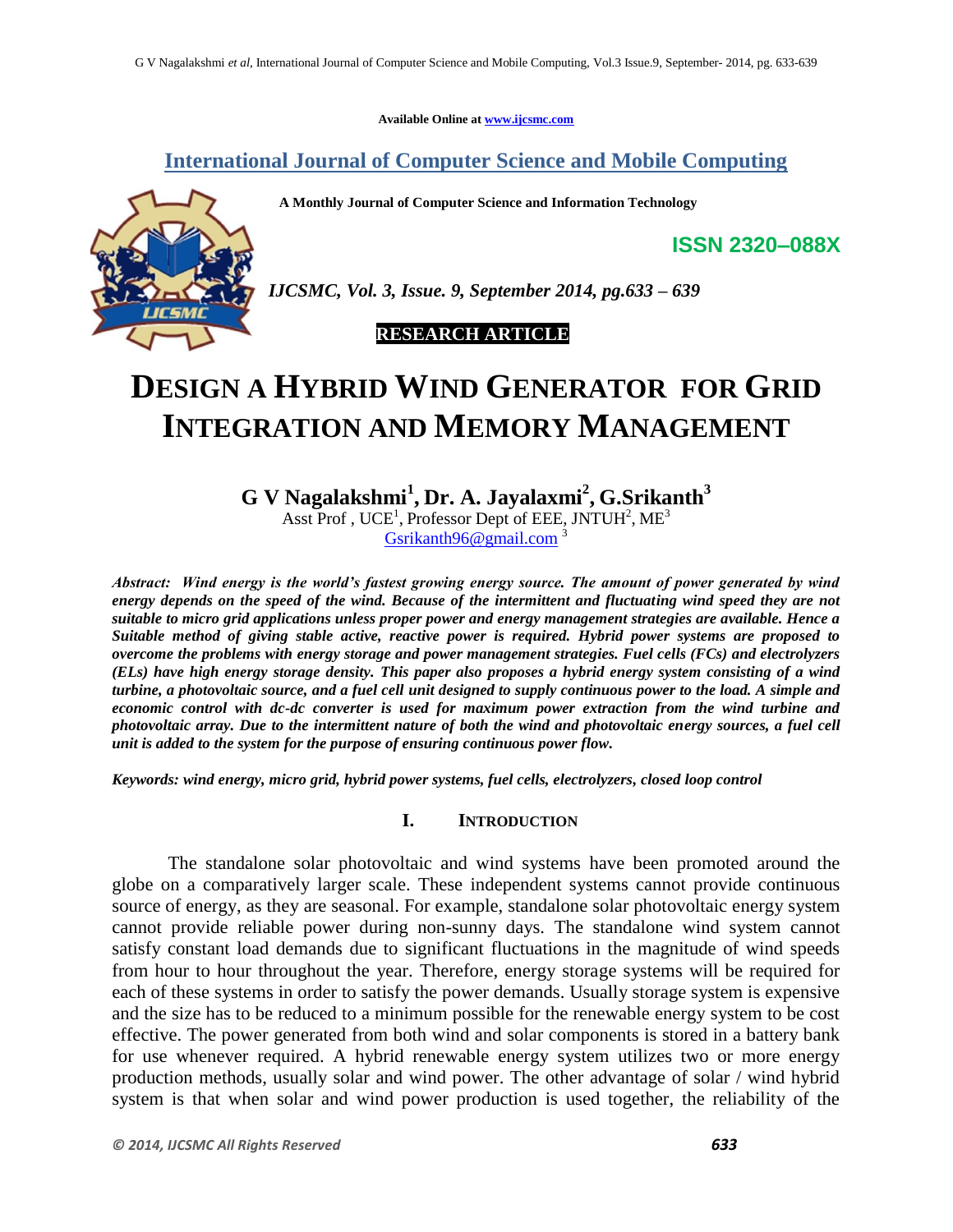system is enhanced. Additionally, the size of battery storage can be reduced slightly as there is less reliance on one method of power production. Often, when there is no sun, there is plenty of wind. The low efficiency and high cost are the main drawbacks of RES. There is no proper control over the produced electrical power in case of Wind generators, Photovoltaic panels. If they are integrated without proper control strategies, they may lead to grid instability or even failure of grid, which ultimately may lead to total collapse of the system.Hence it is necessary to achieve stable active, reacting power at the generators. The electrical system must provide some ancillary service when connected to a micro grid. A hybrid power system with energy storage system and good power management strategies can be a solution [1-4].

1) Energy storage systems are used to compensate or absorb the difference between the generated wind power and the required grid power so that active, reactive powers are controlled. These are long term Energy storage systems including Hydrogen technologies, combining fuel cells (FCs) and electrolyzers (ELs).

2) Power management strategies are implemented to control the power exchange among different sources and to provide some services to the grid. They also provide ancillary services to the grid. According to researchers, wind electrolysis is a very attractive candidate for an economically viable renewable hydrogen production system [5], [6]. Hydrogen, as an energy carrier, contributes directly to the reduction of dependence on imported fossil fuel [7], [8]. Flywheel systems are also suitable for fast-dynamic energy storage. However, this mechanical system is currently hampered by the danger of ―explosive‖ shattering of the massive wheel due to overload (tensile strength because of high weight and high velocity). SCs are less sensitive in operating temperature than batteries and have no mechanical security problems.This paper develops a wind generator (WG), including three kinds of sources: they are A RES: WG; 2) a fast-dynamic storage: SCs; and 3) a long-term storage: FC, EL, and H2 tank. Energy management strategies are implemented in the control system to satisfy the requirements while maximizing the benefits of RES and optimizing the operation of each energy unit.The power management strategies of the HPS control the DC bus voltage and also satisfying micro grid power requirements. These requirements are formulated as active, reactive power and calculated by a centralized secondary control unit in order to co-ordinate power dispatch of several power plants in a control area.The high reliability and high efficiency achieved with high reliable communication systems in the micro gird.In Sections II and III, the studied HPS structure is presented.

#### **II. HYBRID POWER SYSTEM (HPS)**

In this paper a DC coupled structure is use to decouple the grid voltages and frequencies from other sources. All sources are connected to main DC bus before being connected to the main grid inverter (fig1).Every source is electrically connected with a power electronic converter to get the best possible power control actions. The HPS structure and its global control system can be used for various combinations of sources.

### A)Structure of control system

Power converters introduce some control inputs for power conversion. In this paper, the structure of the control system can be divided into different levels. The switching control unit (SCU) is designed for each power converter. In an SCU, the drivers with opto couplers generate the transistor's ON/OFF signals from the ideal states of the switching function {0, 1}, and the modulation technique (e.g., pulse width modulation) determines the switching functions from the modulation functions (m). The automatic control unit (ACU) is designed for each energy source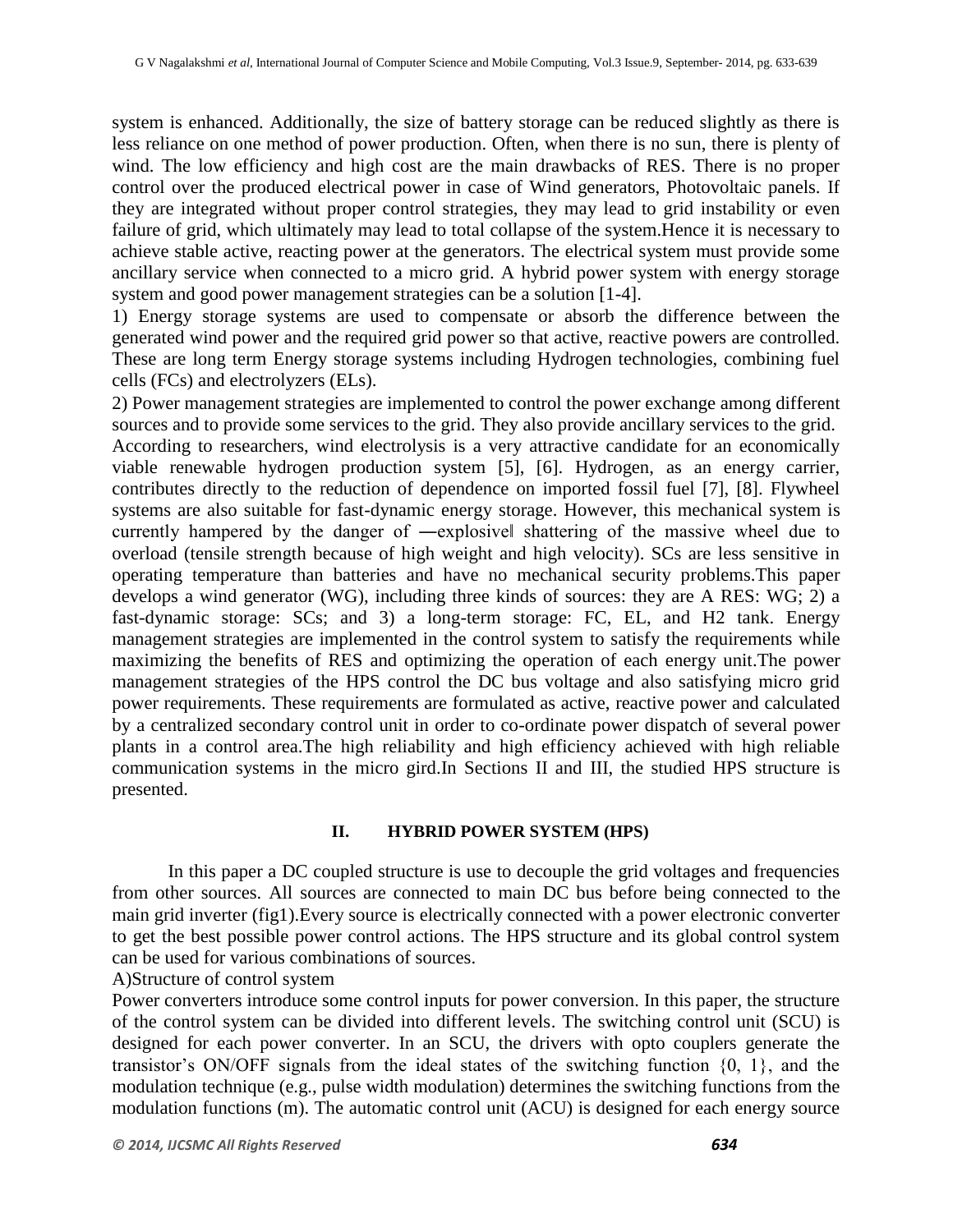and its power conversion system. The ACU consists of control algorithms to calculate the modulation functions (m) for each power converter according to their reference values.The power control unit (PCU) is designed to perform the instantaneous power balancing of the entire HPS in order to satisfy the grid requirements. These requirements are real- and reactive-power references, which are obtained from the secondary control center and from references of droop controllers. In a PCU, some power-balancing algorithms are implemented to coordinate the power flows of different energy sources. The different power-balancing algorithms correspond to a number of possible operating modes of the HPS and can be gathered.The purpose of this Paper is to present the power-balancing strategies in the PCU. In order to focus on the power-balancing strategies of the HPS, the control schemes of the power conversion systems through different power converters are not detailed. However, some explanations of the ACUs are given in the following paragraphs in order to make the controllable variables of the power conversion systems appear.



**III. POWER BALANCING STRATAGIES**

Grid-Following Strategy: With the grid-following strategy, the dc-bus voltage is regulated by adjusting the exchanged power with the grid, while the WG works in MPPT strategies . In Fig. 6, the dc-bus voltage control is shown by a closed loop (pdc\_ref  $\rightarrow$  pg\_ref  $\rightarrow$  pg  $\rightarrow$  pdc). Thus, the required power for the dc-bus voltage regulation (pdc\_ref) is used to estimate the grid power reference (pg\_ref).

POW 1E: Pg-ref = psource - Pdc-ref …………(7)

The source total power (psour) is a disturbance and should also be taken into account with the estimated wind power and the sensed total storage power

Pow 2E: psource = Pwg+Psto…………………. (8)

The energy storage systems help the wind energy conversion system satisfy the power references, which are asked by the microgrid operator

POW 3E: Psto = Psc+Ph2……………… (9)

POW 4E: Ph2 = Pfc - Pel………………… (10)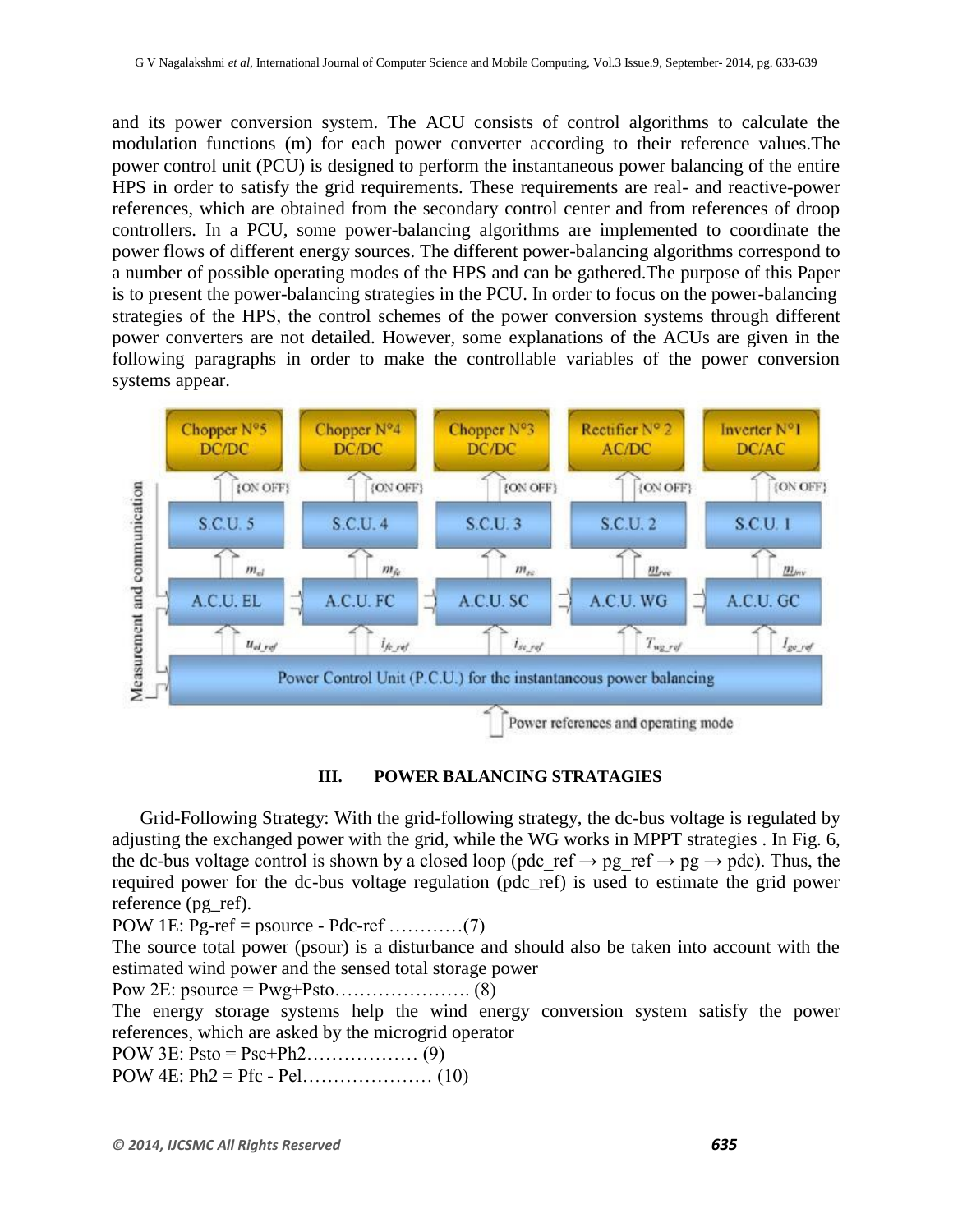In steady state, the dc-bus voltage is regulated, and the averaged power exchange with the dc-bus capacitor can be considered as zero in (3). Hence, in steady state, the grid power (pg) is equal to the total power from the sources (psour). If the microgrid system operator sets a power requirement (pgc\_ref ), it must be equal to the sources' power reference (psour\_ref ),as shown inFig6 . POW 1 C: Psource-ref =  $pg$ -ref =  $pg$ -ref ... (11)



**IV. POWER CONVERTER TOPOLOGIES FOR WIND TURBINES**

Basically two power converter topologies with full controllability of the generated power are currently used in the commercial wind turbine systems. These power converters are related to the partial-rating power converter wind turbine and the full-rating one. However, other topologies have been proposed in the last years.

#### *A. Bi-directional back-to-back two-level power converter*

The back-to-back Pulse Width Modulation-Voltage Source Converter (PWM-VSC) is a bidirectional power converter consisting of two conventional PWM-VSCs. This topology is shown in Figure 6.



The PWM-VSC is the most frequently used three-phase frequency converter. As a consequence of this, the knowledge available in the field is extensive and very well established. Furthermore, many manufacturers produce components especially designed for use in this type of converter (e.g., a transistor-pack comprising six bridge coupled transistors and anti-paralleled diodes). Therefore, the component costs can be low compared to converters requiring components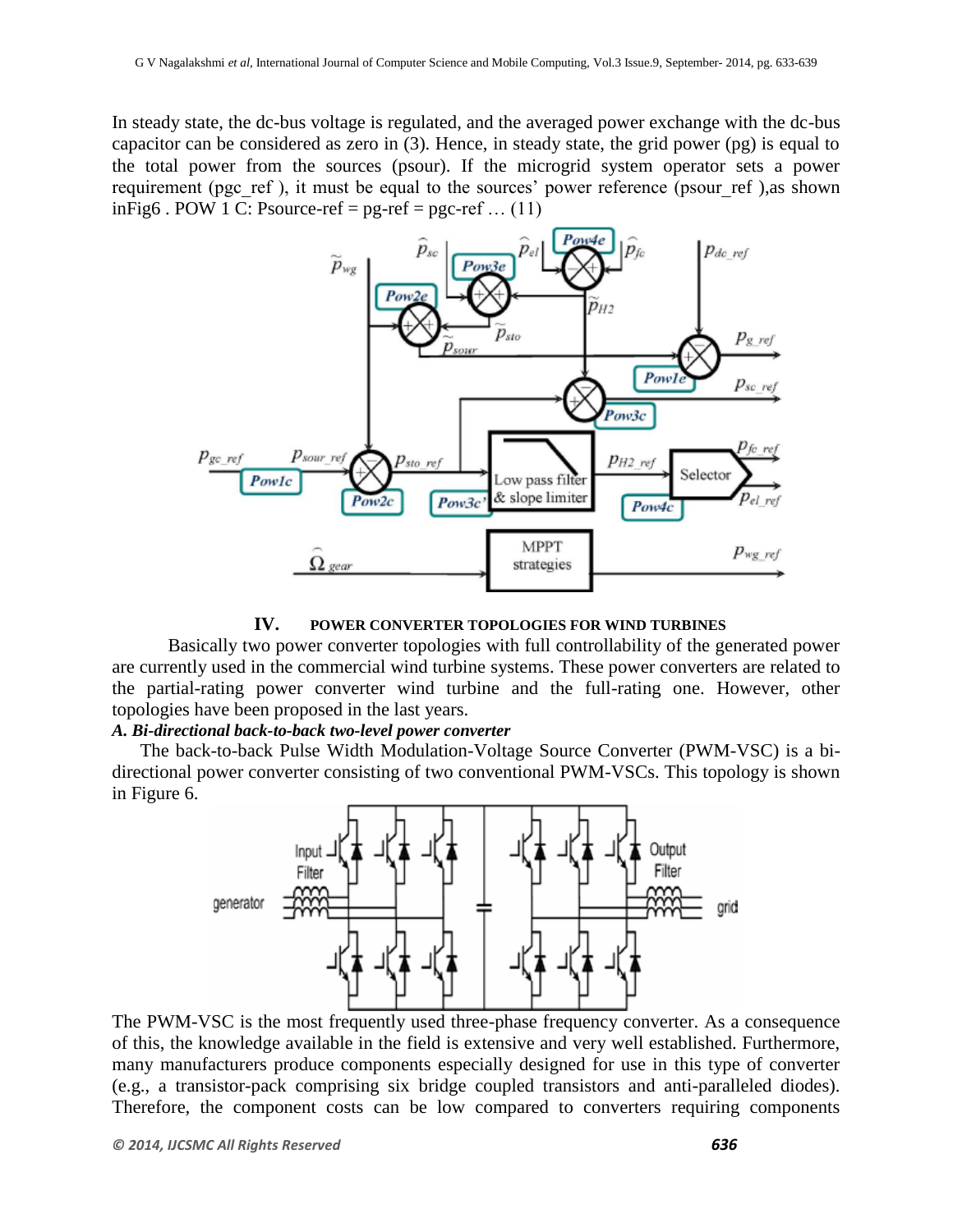designed for a niche production. A technical advantage of the PWM-VSC is the capacitor decoupling between the grid inverter and the generator inverter.

## **V. POWER ELECTRINICS INTERFACE OF THE HYBRID SYSTEM**

In many small-scale systems, the dc system is set at a constant dc voltage and is usually comprised of a battery bank which energy storage, a controller to keep the batteries from overcharging; and a load. The load may be dc or may include an inverter to an ac system. Connecting a wind generator to a constant dc voltage has significant problems due to the mismatching the poor impedance matching between the generator and the constant dc voltage (battery), which will limit power transfer to the dc system. In response to these problems, researchers have investigated incorporating a dc–dc converter in the dc link.



**VI. RESULTS**



Fig 6.1 grid reactive power(normal mode)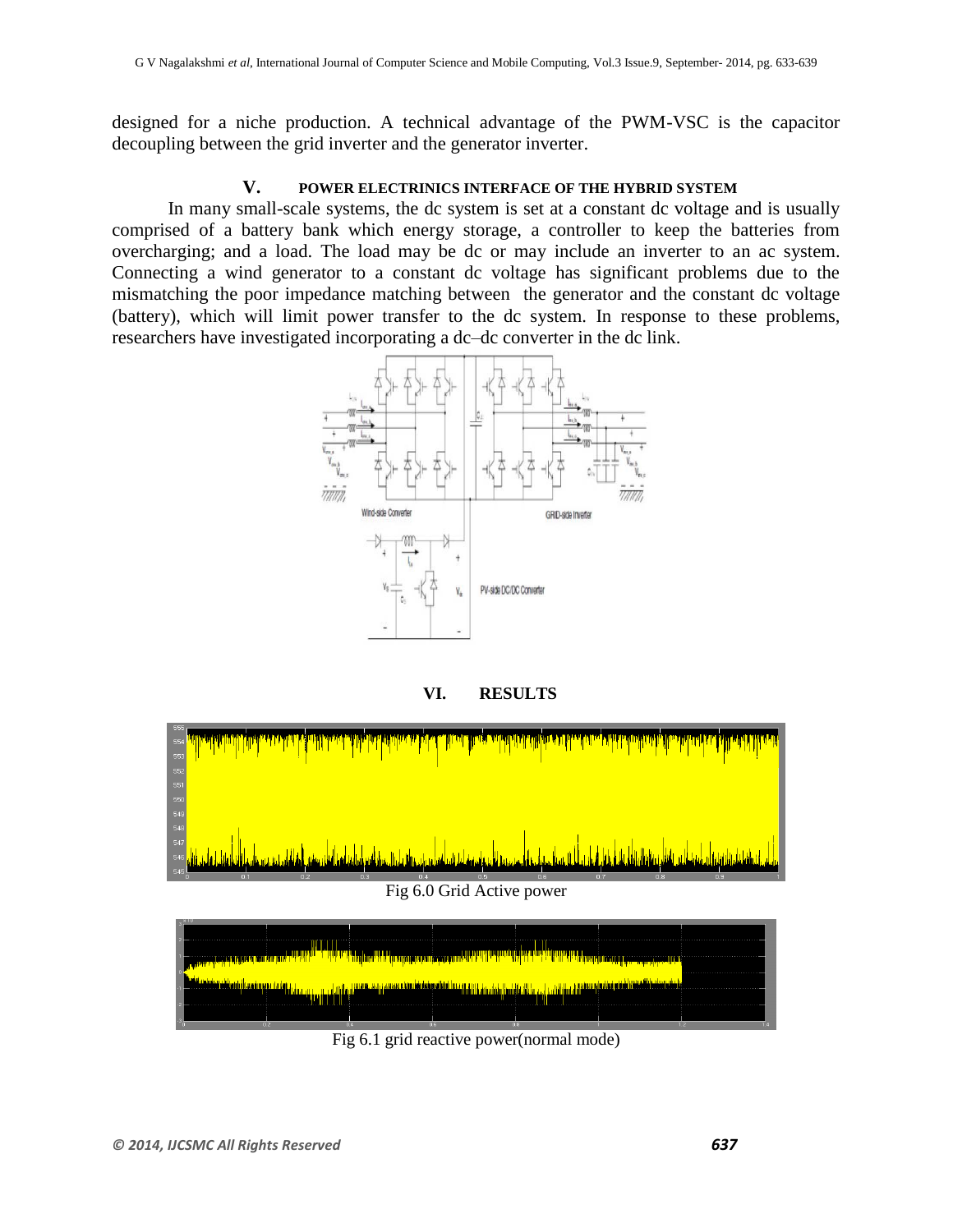

Fig 6.2 grid reactive power during transients



Fig 6.3 grid reactive power after stabilization



Fig 6.4 grid reactive power

## **VII. CONCLUSIONS**

The proposed model takes sunlight irradiance and cell temperature as input parameters and outputs the I-V and P-V characteristics under various conditions. This paper describes renewable energy hybrid Wind-PV with battery energy storage system. In Hybrid Wind-PV System, PV system acts as a main source. The power fluctuation of the hybrid system is less dependent on the environmental conditions as compared to the power generated of individual PV and WG systems. This power fluctuation has been suppressed using a battery in this project and it will be the subject of future work.

#### **REFERENCES**

[1] L.H. Hansen, L. Helle, F. Blaabjerg, E. Ritchie, S. Munk-Nielsen, H.Bindner, P. Sørensen, B. Bak-Jensen. "Conceptual survey of Generators and Power Electronics for Wind Turbines", Risø-R-1205(EN), Pitney Bowes Management Services Denmark, 2002, ISBN 87-550-2743-1.

[2] M.R. Dubois, H. Polinder, J.A. Ferreira. "Comparison of Generator Topologies for Direct-Drive Wind Turbines", Proceedings of IEEE Nordic Workshop on Power and Industrial Electronics (Norpie 2000), Aalborg, Denmark, pp. 22-26.

[3] M.P. Kazmierkowski, R. Krishnan, F. Blaabjerg. "Control in Power Electronics-Selected problems", Academic Press, 2002. ISBN 0-12- 402772-5.

[4] J.B. Ekanayake, L. Holdsworth, W. XueGuang, N. Jenkins. "Dynamic modelling of doubly fed induction generator wind turbines", IEEE Trans. on Power Systems, 2003, Vol. 18 , No. 2, pp. 803-809.